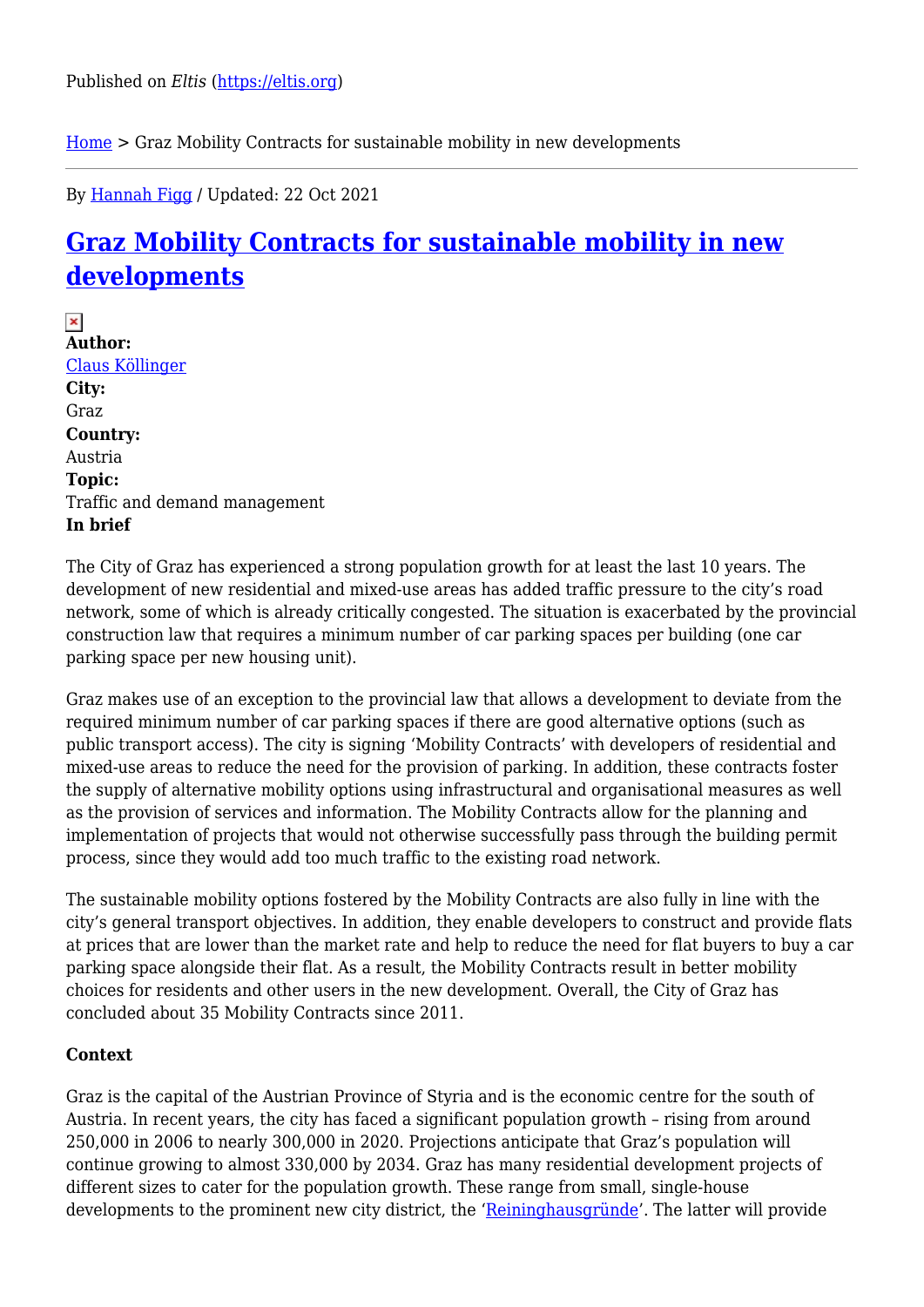homes for more than 10,000 inhabitants and also includes 5,000 new workplaces just 1.8 km from the centre of Graz.

Consequently, Graz is facing growing pressure on its transport services and infrastructure. New developments add to the existing pressure on the transport network due to the Province of Styria's construction law that requires a minimum of one car parking space per household in any new residential develop  $\geq$  ment. Larger developments that potentially add a considerable number of car users to specific sections of the traffic network are particularly problematic. This is because the standard legal requirements for the provision of car parking spaces would mean that some of these developments would not be successful in their application for a building permit due to the projected overload created for certain sections of the road network.

At the same time, Graz is striving to reshape urban mobility based on fewer car trips and more sustainable modal choices, with the aim of reducing the modal percentage share of motorised individual trips to 37% by 2021 according to the city's mobility strategy. The most recent modal split assessment saw a decline from 46.8% in 2013 to 41.6% in 2018, so further progress is needed to meet the objective of 37%. Graz introduced Mobility Contracts in 2011 as a way of reducing car use and supporting the provision of transport infrastructure and services.

## **In action**

Facing the challenges of population and traffic growth, the City of Graz decided to use the option of exemptions to the provincial requirement relating to the minimum number of car parking spaces in new residential developments. The provincial construction law allows municipalities to set up their own regulations on car parking space provision or to use exemptions if there is a good quality of supply of public transport services. Graz has no such alternative regulation in place, although it created Mobility Contracts to support the exemptions. The Mobility Contracts bring together the local public administration and developers in a joint effort to strive to provide better accessibility for new projects using sustainable transport modes. The main reasons to make use of a Mobility Contract are to:

- 1. Ensure that new developments do not result in the limits of the traffic networks being breached. Otherwise, such developments with the standard provision of car parking spaces would not be allowed due to their impact on the road network.
- 2. Actively reduce the number of car parking spaces per unit since the projected need is well below the standard provision of one car parking space per household.
- 3. Comply with the development requirement to ensure accessibility for sustainable modes of transport.

Mobility Contracts can work as standalone solutions tailored to a specific development or act as a collective solution for a defined urban area. In the latter case, Mobility Contracts can form part of a more holistic urban development contract that regulates more aspects than just mobility. Either way, they are well aligned with the municipal construction plans for the respective projects. To qualify for a Mobility Contract, a new development needs to create a new built-up area of at least 10,000 m² gross floor area. Additionally, the area's accessibility by public transport needs to comply with proximity and service level criteria, such as being no more than 300 m walking distance from the next public transport stop. Finally, the Mobility Contract needs to cover at least 75% of the relevant plots, which specifically relates to contracts covering more than just one development project.

Mobility Contracts make use of the 'push & pull' principle to influence the modal choices of future inhabitants, visitors and users. The main element of the 'push' side is the reduction in the number of parking spaces per unit below the legal requirement. Providing car parking in communal garages for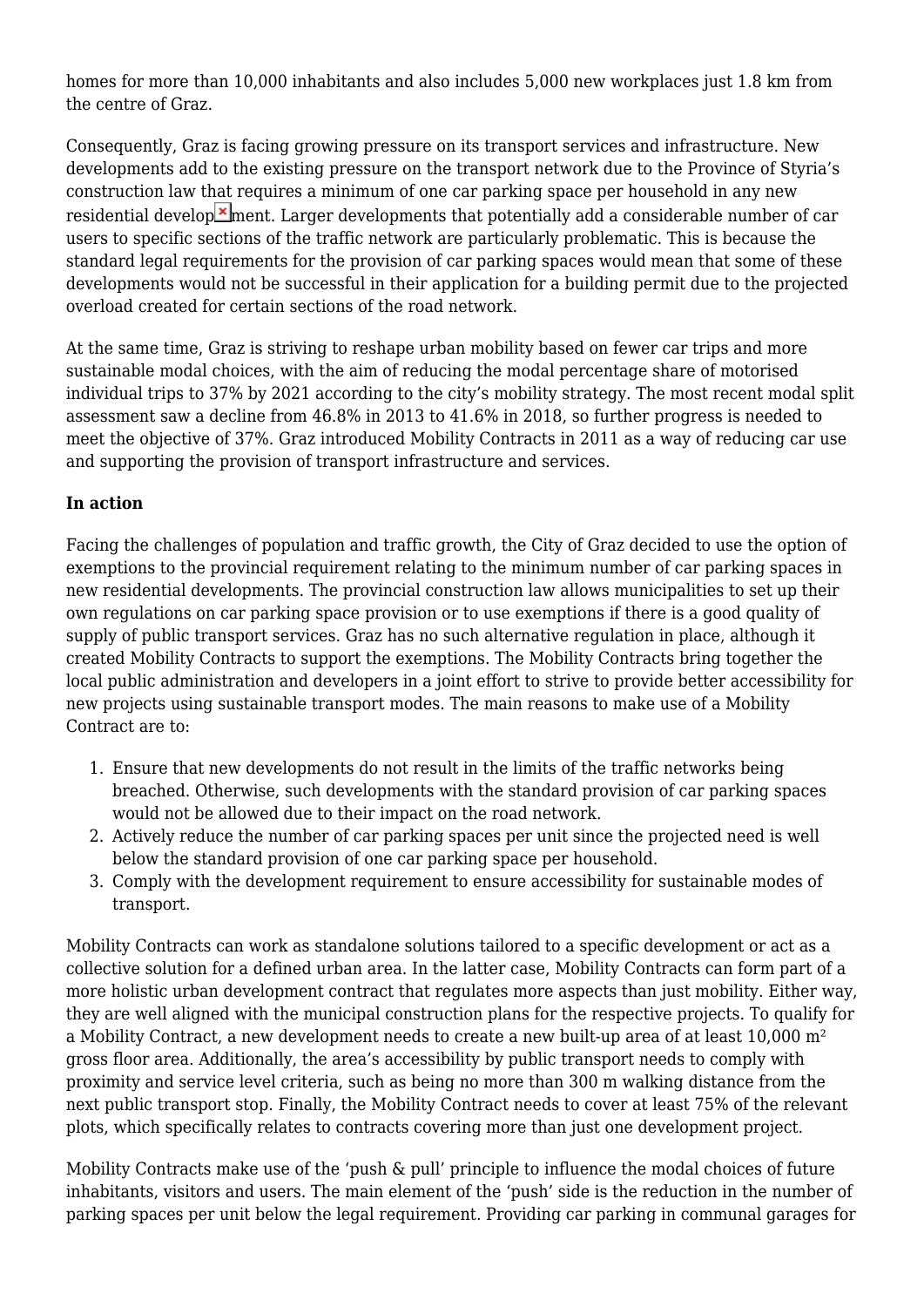the development can be a part of this, although these are a prerequisite for developments in dense built-up areas in most cases anyway. The main elements of the 'pull' side are the optimisation of access to the public transport and active mobility networks, and the provision of relevant mobility information, along with services such as providing public transport tickets or bicycles for future residents and users. Using the 'push & pull' approach, Mobility Contracts aim to change modal choices in favour of sustainable mobility options as soon as people move into their homes, offices or retail stores, thus instilling sustainable mobility behaviour right from the start.

In detail, Mobility Contracts work with nine packages of measures agreed between the city and the developers, including:  $\ge$ 

- **Parking spaces:** applying a maximum provision of car parking spaces below the legal standard, such as a maximum of 0.8 parking spaces per household.
- **Walking:** providing public walking (and cycling) paths running through the development area that are financed by public funds.
- **Cycling:** providing good quality bicycle parking facilities, located close to or directly at the entrance to buildings; providing an increased volume of bicycle parking spaces compared to standard provision figures; providing bicycle maintenance facilities and self-service stations, and holding bicycle repair and service events.
- **Motorised traffic:** reconstructing critical road sections to cater for the new traffic volume added by the development; constructing collective garages with a limited number of entry points; no provision of direct connections between the garage and flats to ensure that the access conditions for cars and public transport are the same in terms of walking distance.
- **E-mobility:** installing charging options in garages and at visitors' parking spaces.
- **Car sharing:** installing a car-sharing service, including electric car sharing, for the development, with a guaranteed service duration of a minimum of 2 years in an easy-to-access location.
- **Mobility management**: providing information packages on mobility options, including personal mobility coaching for new residents and other users; providing annual public transport tickets for new residents; installing electronic information panels on public transport services at the entrance to buildings.
- **Delivery services:** providing packing stations and boxes in which parcels can be dropped at any time.

The Mobility Contracts are evaluated biannually after the construction of the development has been finished and people have moved in. This is to learn whether and how the measures worked, and to identify what adaptations would help to deliver the original goal.

## **Results**

Mobility Contracts hold advantages for all three main players involved or affected: The City of Graz can allow larger development projects that would otherwise fail the accessibility conditions in relation to adding further demands on the road network given the local traffic situation. As a result of the Mobility Contracts, there will be fewer car trips added to the existing traffic volumes. Additionally, the focus on sustainable transport options fosters the creation of infrastructure that facilitates multimodal mobility needs. This infrastructure also takes account of the trends of the younger generation in particular who put less emphasis on car ownership and car use. For their part, developers benefit from lower construction and maintenance costs that translate to lower property prices and more affordable housing, as well as to providing housing that better meets the needs of future generations. Residents and other users of the new developments benefit from a better choice of mobility options, and from common green space and space dedicated to social activities (such as playgrounds or places to meet people) instead of using space for car parking.